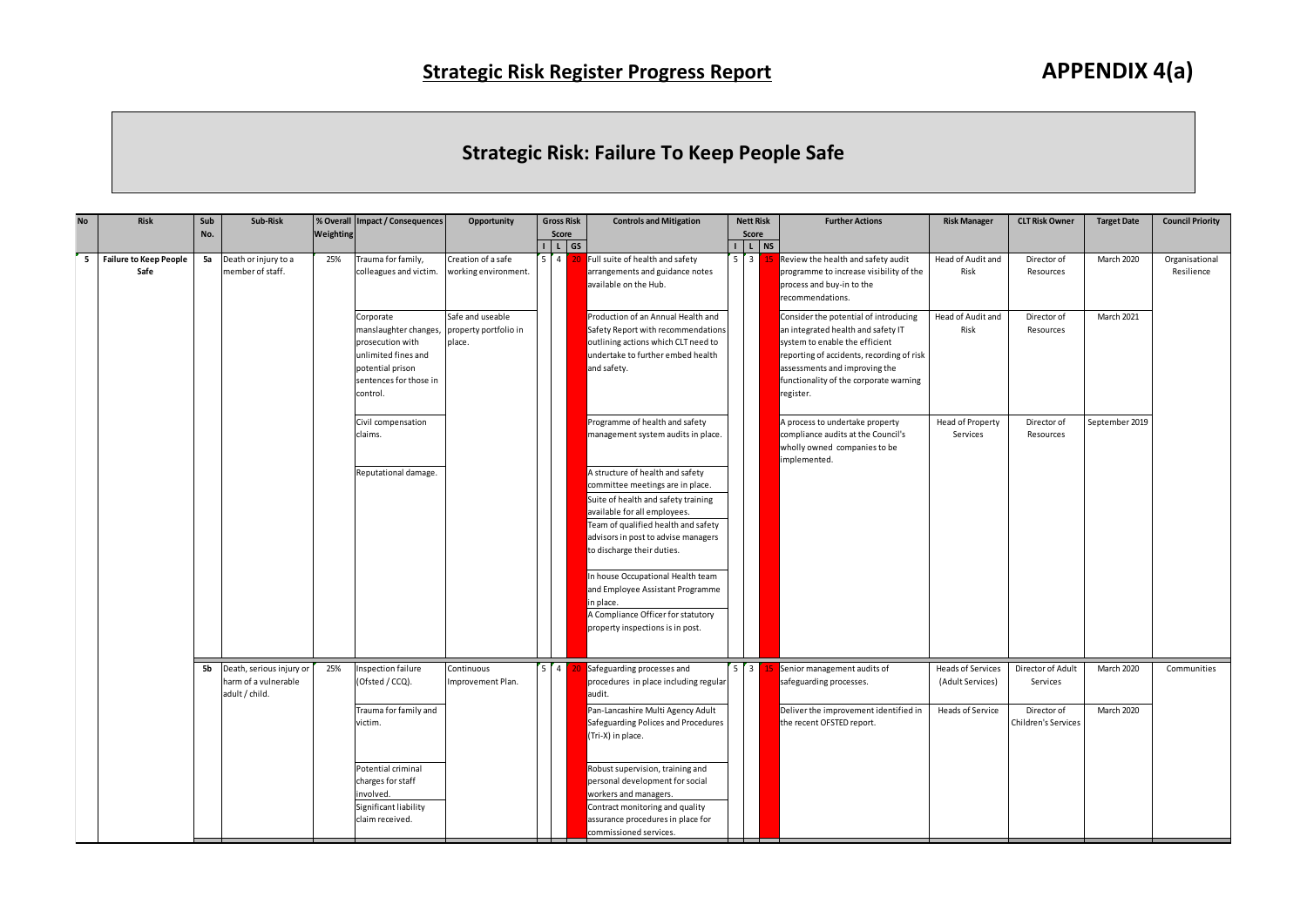## **Strategic Risk Register Progress Report APPENDIX 4(a)**

|           |      |            |                                                        |           |                                                                                                 |                                                                     |                            | <b>Strategic Risk Register Progress Report</b>                                                                                                                                     |                 |                           |                                                                                                                                  |                                                    |                                                           | <b>APPENDIX 4(a)</b> |                         |
|-----------|------|------------|--------------------------------------------------------|-----------|-------------------------------------------------------------------------------------------------|---------------------------------------------------------------------|----------------------------|------------------------------------------------------------------------------------------------------------------------------------------------------------------------------------|-----------------|---------------------------|----------------------------------------------------------------------------------------------------------------------------------|----------------------------------------------------|-----------------------------------------------------------|----------------------|-------------------------|
| <b>No</b> | Risk | Sub<br>No. | Sub-Risk                                               | Weighting | % Overall Impact / Consequences                                                                 | Opportunity                                                         | <b>Gross Risk</b><br>Score | <b>Controls and Mitigation</b>                                                                                                                                                     |                 | <b>Nett Risk</b><br>Score | <b>Further Actions</b>                                                                                                           | <b>Risk Manager</b>                                | <b>CLT Risk Owner</b>                                     | <b>Target Date</b>   | <b>Council Priority</b> |
|           |      | 5c         | Death or injury to a<br>member of the public.          | 25%       | Trauma for family and<br>victim.                                                                | A safe environment for<br>residents to enjoy.                       | I L GS<br>4<br>5.<br>20    | All trees in the borough are<br>inspected and a programme of works<br>is in place to protect against<br>dangerous trees caused by storm<br>damage or disease.                      | $5 \mid 3 \mid$ | $I$ $L$ $NS$              | Develop a specific tree care team and<br>implement the work programme to<br>reduce risks associated with trees.                  | Chief Operating<br>Officer                         | Director of<br>Community and<br>Environmental<br>Services | March 2020           | Communities             |
|           |      |            |                                                        |           | Civil compensation<br>claims.                                                                   |                                                                     |                            | Documented site inspection regimes<br>for playgrounds and sporting areas.                                                                                                          |                 |                           | Explore options for electronic<br>monitoring system for playgrounds.                                                             | Chief Operating<br>Officer                         | Director of<br>Community and<br>Environmental             | March 2020           |                         |
|           |      |            |                                                        |           | Reputational damage.                                                                            |                                                                     |                            | Daily checks of life saving equipment<br>on the promenade undertaken by<br>the Beach Patrol Service.                                                                               |                 |                           | Consider surveillance 24/7 and include<br>electronic maintenance for life saving<br>equipment in situ on the promenade.          | lead of Tourism and<br>Communication               | Director of<br>Communication<br>and Regeneration          | March 2020           |                         |
|           |      |            |                                                        |           |                                                                                                 |                                                                     |                            | Health and Safety Management<br>framework in place covering risks<br>assessments, safe system of work,<br>accident incidents reporting and<br>investigations for public facilities |                 |                           |                                                                                                                                  |                                                    |                                                           |                      |                         |
|           |      |            |                                                        |           |                                                                                                 |                                                                     |                            | such as Leisure Centres.<br>Council drivers assessed for driving<br>competency and a programme of<br>driving licence checks is in place.                                           |                 |                           |                                                                                                                                  |                                                    |                                                           |                      |                         |
|           |      |            |                                                        |           |                                                                                                 |                                                                     |                            | Enforcement activity relating to shop<br>signage and swimming pools safety<br>prioritised in the Public Protection<br>business plan.                                               |                 |                           |                                                                                                                                  |                                                    |                                                           |                      |                         |
|           |      | 5d         | Residents do not feel<br>safe in their<br>communities. | 25%       | Inadequate funding<br>available to deliver<br>crime reduction<br>projects.                      | Residents feel safe in<br>their communities and<br>the town centre. | $\overline{4}$             | Secure external funding bids for<br>community safety projects.                                                                                                                     |                 | $4 \mid 3 \mid 12 \mid$   | Prepare and implement a cost effective<br>business case for the relocation and<br>modernisation of the CCTV service.             | <b>Head of Community</b><br><b>Safety Strategy</b> | Director of Public<br>Health                              | <b>July 2019</b>     | Communities             |
|           |      |            |                                                        |           | Increased anti-social<br>behaviour across<br>communities.                                       |                                                                     |                            | Multi agency response to<br>close/restrict, enforce and curtail<br>problematic HMO's.                                                                                              |                 |                           | Continue to increase numbers<br>accessing drug and alcohol services at<br>an earlier stage and sustaining a<br>positive outcome. | <b>Head of Community</b><br><b>Safety Strategy</b> | Director of Public<br>Health                              | March 2020           |                         |
|           |      |            |                                                        |           | Inability to relocate the<br>CCTV from its current<br>location at the former<br>Police Station. |                                                                     |                            | Community involvement providing<br>ownership of parks and green spaces                                                                                                             |                 |                           |                                                                                                                                  |                                                    |                                                           |                      |                         |
|           |      |            |                                                        |           | Increased incidents of<br>crime and antisocial<br>behaviour in parks and<br>green spaces.       |                                                                     |                            | Joint working arrangements in place<br>between the Council and the Police.<br>Funding provided for Police Officers                                                                 |                 |                           |                                                                                                                                  |                                                    |                                                           |                      |                         |
|           |      |            |                                                        |           |                                                                                                 |                                                                     |                            | dedicated to working in the Town<br>Centre to tackle issues such as anti-<br>social behaviour and begging.                                                                         |                 |                           |                                                                                                                                  |                                                    |                                                           |                      |                         |
|           |      |            |                                                        |           |                                                                                                 |                                                                     |                            | Community Safety Team in place.<br><b>Overall Nett Risk Score</b>                                                                                                                  | 14.25           |                           |                                                                                                                                  |                                                    |                                                           |                      |                         |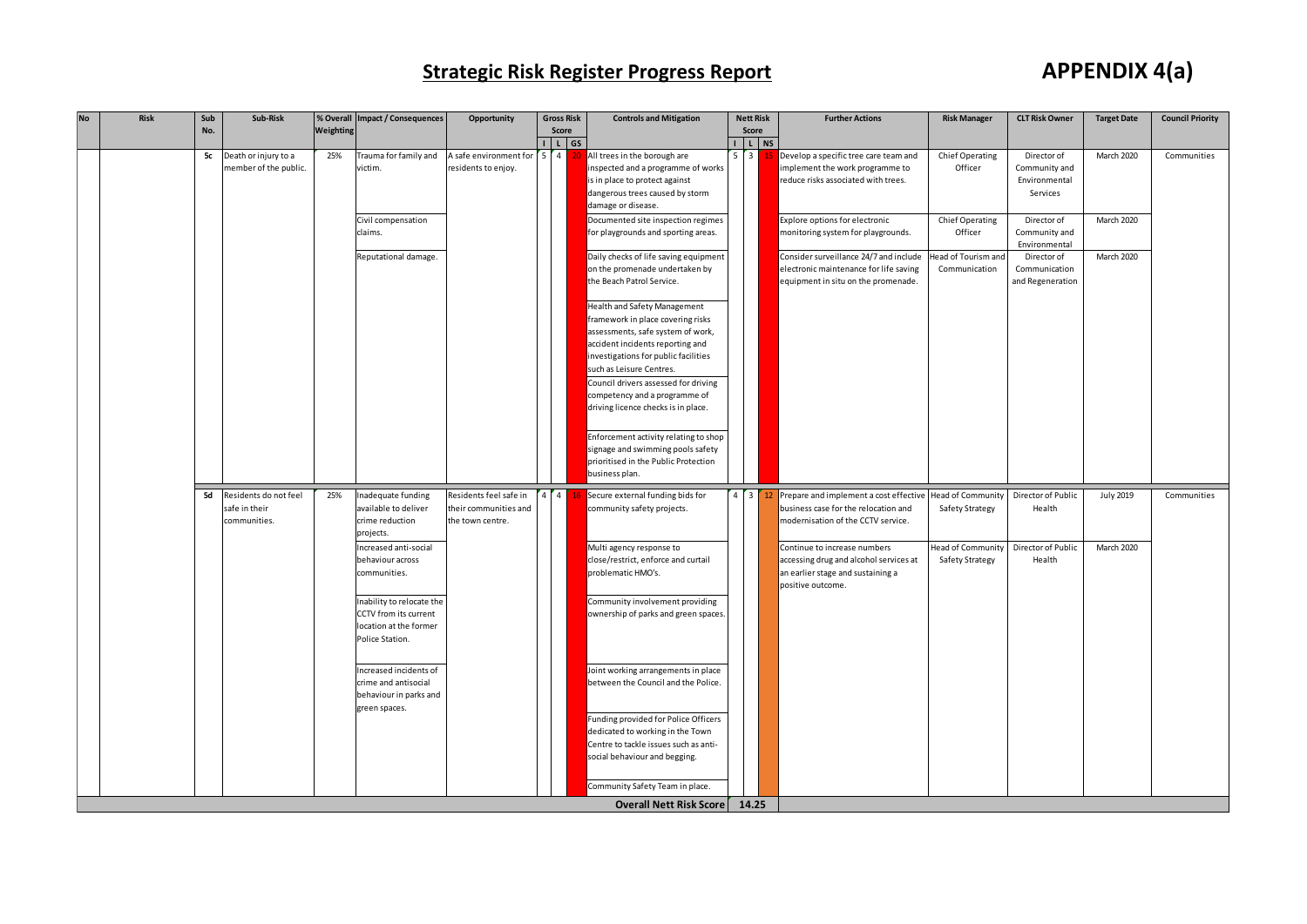| Sub-Risk: Death or injury to a member of staff                                                                                                             | <b>Gross Risk</b>         | <b>Nett Risk</b> |  |  |  |  |
|------------------------------------------------------------------------------------------------------------------------------------------------------------|---------------------------|------------------|--|--|--|--|
| (weighting 25%)                                                                                                                                            | <b>Score</b>              | <b>Score</b>     |  |  |  |  |
|                                                                                                                                                            | 20                        | 15               |  |  |  |  |
| <b>Risk Score in 2018/2019</b>                                                                                                                             | 25.                       | 15               |  |  |  |  |
| <b>Risk Owner: Director of Resources</b>                                                                                                                   |                           |                  |  |  |  |  |
| <b>Existing Controls in Place:</b>                                                                                                                         |                           |                  |  |  |  |  |
| Full suite of health and safety arrangements and guidance notes available on the Hub.                                                                      |                           |                  |  |  |  |  |
| Production of an Annual Health and Safety Report with recommendations outlining actions which CLT need to undertake to further embed health<br>and safety. |                           |                  |  |  |  |  |
| Programme of health and safety management system audits in place.                                                                                          |                           |                  |  |  |  |  |
| A structure of health and safety committee meetings are in place.                                                                                          |                           |                  |  |  |  |  |
| Suite of health and safety training available for all employees.                                                                                           |                           |                  |  |  |  |  |
| Team of qualified health and safety advisors in post to advise managers to discharge their duties.                                                         |                           |                  |  |  |  |  |
| In house Occupational Health team and Employee Assistant Programme in place.                                                                               |                           |                  |  |  |  |  |
| A Compliance Officer for statutory property inspections is in post.                                                                                        |                           |                  |  |  |  |  |
| <b>Actions:</b><br>$\cdot$<br>$  -$                                                                                                                        | $\mathbf{I}$ $\mathbf{I}$ |                  |  |  |  |  |

| <b>Actions</b>                                                                                              | <b>Risk Manager</b>       | <b>Current Position</b>                                                                                                                                                                                                                                                                                                              | <b>Outcomes / Results</b>                                                                  |
|-------------------------------------------------------------------------------------------------------------|---------------------------|--------------------------------------------------------------------------------------------------------------------------------------------------------------------------------------------------------------------------------------------------------------------------------------------------------------------------------------|--------------------------------------------------------------------------------------------|
| Review the health and safety audit<br>programme to increase visibility of<br>the process, and buy-in to the | Head of Audit and<br>Risk | The Corporate Leadership Team are now<br>$\bullet$<br>advised of the proposed health and safety<br>audit plan at the beginning of each financial                                                                                                                                                                                     | Greater visibility,<br>$\bullet$<br>transparency and oversight<br>of the health and safety |
| recommendations.<br>(Target Date: March 2020)                                                               |                           | year.<br>General health and safety management and<br>$\bullet$<br>fire safety have been combined into one<br>audit template to enable greater coverage.<br>All reports are now reviewed and issued by<br>$\bullet$<br>the Head of Audit and Risk to ensure<br>consistency.<br>All reports are now issued to the Service<br>$\bullet$ | audit process.                                                                             |
|                                                                                                             |                           | Manager, Head of Service, relevant director<br>and the Director of Resources (who has                                                                                                                                                                                                                                                |                                                                                            |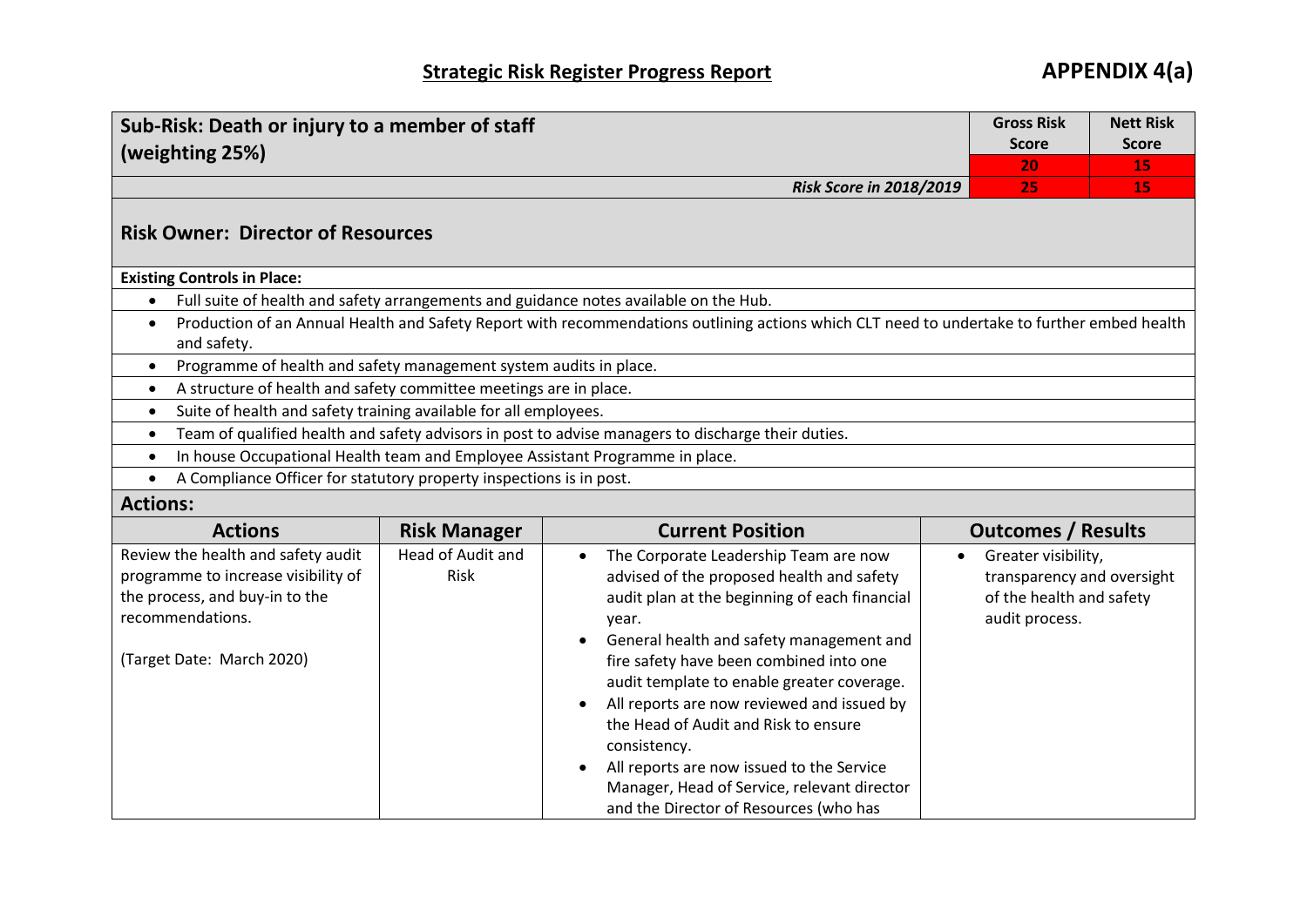|                                                                                                                                                                                                                                                                                 |                                            | delegated responsibility for health and<br>safety).                                                                                                                                                                                                                                                                                                                                                                                                                                                                                                                                                                              |                                                                                                              |
|---------------------------------------------------------------------------------------------------------------------------------------------------------------------------------------------------------------------------------------------------------------------------------|--------------------------------------------|----------------------------------------------------------------------------------------------------------------------------------------------------------------------------------------------------------------------------------------------------------------------------------------------------------------------------------------------------------------------------------------------------------------------------------------------------------------------------------------------------------------------------------------------------------------------------------------------------------------------------------|--------------------------------------------------------------------------------------------------------------|
| Consider the potential of<br>introducing an integrated health<br>and safety IT system to enable the<br>efficient reporting of accidents,<br>recording of risk assessments and<br>improving the functionality of the<br>corporate warning register.<br>(Target Date: March 2021) | Head of Audit and<br>Risk                  | Options are currently being considered by<br>$\bullet$<br>the Health and Safety Team. One such<br>option is to seek functionality in the new<br>HR, payroll and finance system which is<br>currently being scoped prior to a tender<br>exercise being undertaken.<br>There are a number of bespoke health and<br>$\bullet$<br>safety systems available in the market and<br>the benefits of these are currently being<br>considered.<br>A cross-directorate task and finish group<br>$\bullet$<br>has been set up to review the functionality<br>of the corporate warning register and look<br>at what improvements can be made. | Increased efficiency for<br>$\bullet$<br>managing health and safety<br>across all services.                  |
| A process to undertake property<br>compliance audits at the Council's<br>wholly owned companies to be<br>implemented.<br>(Target Date: September 2019)                                                                                                                          | <b>Head of Property</b><br><b>Services</b> | Property Services have developed a<br>$\bullet$<br>methodology for undertaking compliance<br>audits with the Council's wholly owned<br>companies.<br>The delivery of the compliance programme<br>$\bullet$<br>has been hindered due to a lack of<br>resource, however it has now been agreed<br>that the Fire Safety Advisor (currently in the<br>Health and Safety Team) will transfer to<br>Property Services on a permanent basis and<br>will help deliver the audit programme.                                                                                                                                               | Increased assurance for the<br>Council that properties<br>managed by our wholly<br>owned companies are safe. |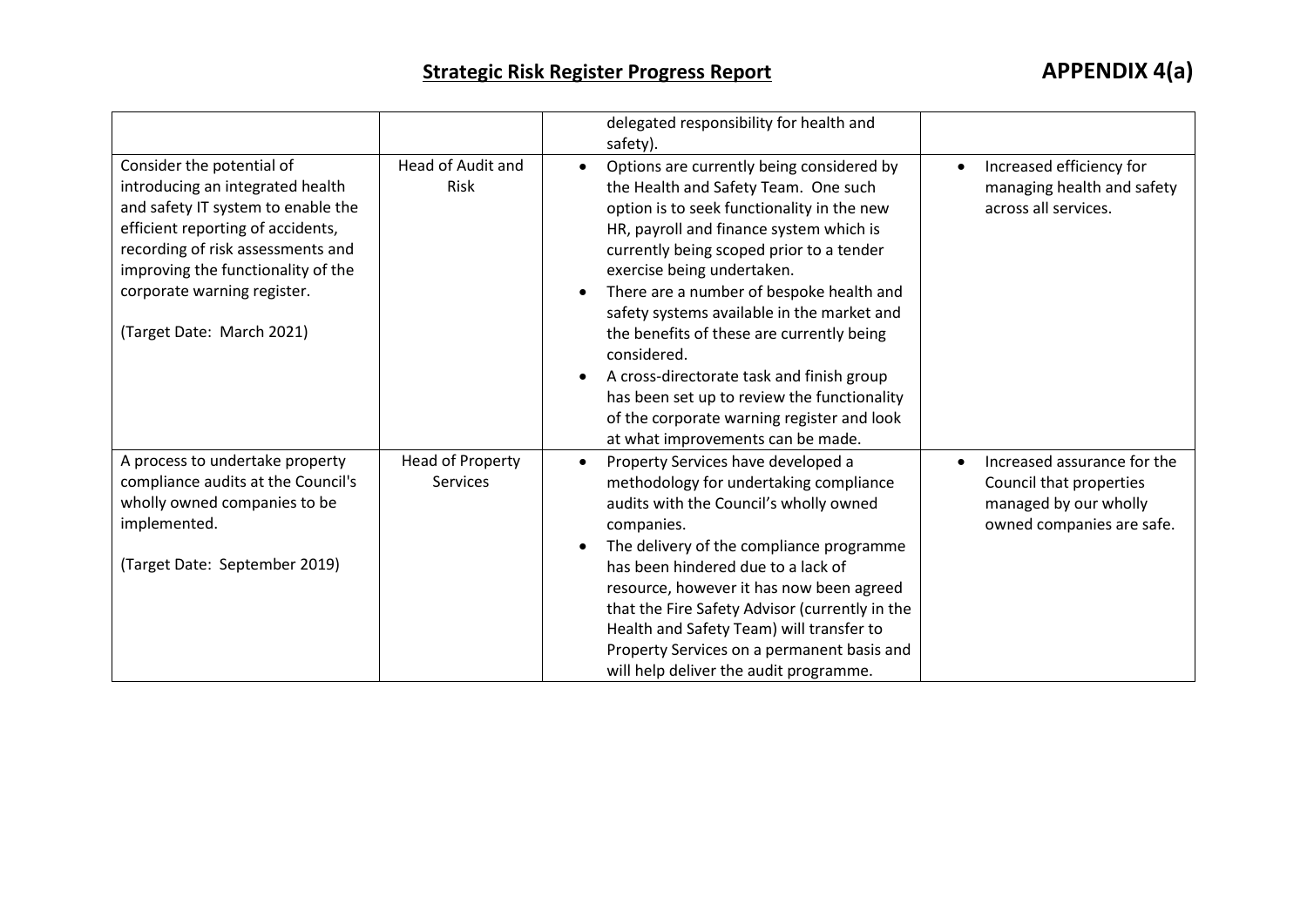| Sub-Risk: Death, serious injury or harm of a vulnerable adult/child.<br>(weighting 25%) | <b>Gross Risk</b><br><b>Score</b><br>20      | <b>Nett Risk</b><br><b>Score</b><br>15                                                                                                                                                                                                                                                                                                                                                                                                                                                                                                                                                                                                                                                                        |  |                                                                                                                                                                                                                                                                                                                                                                                                                                                                                                 |    |
|-----------------------------------------------------------------------------------------|----------------------------------------------|---------------------------------------------------------------------------------------------------------------------------------------------------------------------------------------------------------------------------------------------------------------------------------------------------------------------------------------------------------------------------------------------------------------------------------------------------------------------------------------------------------------------------------------------------------------------------------------------------------------------------------------------------------------------------------------------------------------|--|-------------------------------------------------------------------------------------------------------------------------------------------------------------------------------------------------------------------------------------------------------------------------------------------------------------------------------------------------------------------------------------------------------------------------------------------------------------------------------------------------|----|
|                                                                                         |                                              | <b>Risk Score in 2018/2019</b>                                                                                                                                                                                                                                                                                                                                                                                                                                                                                                                                                                                                                                                                                |  | 25                                                                                                                                                                                                                                                                                                                                                                                                                                                                                              | 15 |
| Risk Owner: Director of Adult Services / Director of Children's Services                |                                              |                                                                                                                                                                                                                                                                                                                                                                                                                                                                                                                                                                                                                                                                                                               |  |                                                                                                                                                                                                                                                                                                                                                                                                                                                                                                 |    |
| <b>Existing Controls in Place:</b>                                                      |                                              |                                                                                                                                                                                                                                                                                                                                                                                                                                                                                                                                                                                                                                                                                                               |  |                                                                                                                                                                                                                                                                                                                                                                                                                                                                                                 |    |
| Safeguarding processes and procedures in place including regular audit.                 |                                              |                                                                                                                                                                                                                                                                                                                                                                                                                                                                                                                                                                                                                                                                                                               |  |                                                                                                                                                                                                                                                                                                                                                                                                                                                                                                 |    |
| $\bullet$                                                                               |                                              | Pan-Lancashire Multi Agency Adult Safeguarding Policies and Procedures (Tri-X) in place.                                                                                                                                                                                                                                                                                                                                                                                                                                                                                                                                                                                                                      |  |                                                                                                                                                                                                                                                                                                                                                                                                                                                                                                 |    |
| $\bullet$                                                                               |                                              | Robust supervision, training and personal development for social workers and managers.                                                                                                                                                                                                                                                                                                                                                                                                                                                                                                                                                                                                                        |  |                                                                                                                                                                                                                                                                                                                                                                                                                                                                                                 |    |
|                                                                                         |                                              | Contract monitoring and quality assurance procedures in place for commissioned services.                                                                                                                                                                                                                                                                                                                                                                                                                                                                                                                                                                                                                      |  |                                                                                                                                                                                                                                                                                                                                                                                                                                                                                                 |    |
| <b>Actions:</b>                                                                         |                                              |                                                                                                                                                                                                                                                                                                                                                                                                                                                                                                                                                                                                                                                                                                               |  |                                                                                                                                                                                                                                                                                                                                                                                                                                                                                                 |    |
| <b>Actions</b>                                                                          | <b>Risk Manager</b>                          | <b>Current Position</b>                                                                                                                                                                                                                                                                                                                                                                                                                                                                                                                                                                                                                                                                                       |  | <b>Outcomes / Results</b>                                                                                                                                                                                                                                                                                                                                                                                                                                                                       |    |
| Senior management audits of<br>safeguarding processes.<br>(Target Date: March 2020)     | <b>Heads of Services</b><br>(Adult Services) | Four members of SMT met in September to<br>$\bullet$<br>go through the proposed audit form and<br>have made some suggestions and<br>improvements, whilst also qualitatively<br>reviewing a small number of the cases<br>which have progressed to Further Enquiries<br>(i.e. full safeguarding processes).<br>The next meeting will be in December,<br>$\bullet$<br>when they will start to use the updated<br>qualitative audit form to complete an in-<br>depth review of 3 - 4 cases each quarter.<br>The audit form is a more intensive look at<br>areas such as recording standards, working<br>in partnership, and making safeguarding<br>personal, as well as ensuring processes<br>have been followed. |  | Outcomes will be fed back<br>to relevant practitioners<br>where there are particular<br>areas of either good practice<br>or significant concern.<br>Themes which arise will be<br>addressed through the<br>Safeguarding Leads meeting,<br>in order to improve practice<br>across the teams.<br>These audits are designed to<br>complement the peer audits<br>completed by staff on a<br>quarterly basis, which give<br>higher numbers of returns<br>and a good general overview<br>of practice. |    |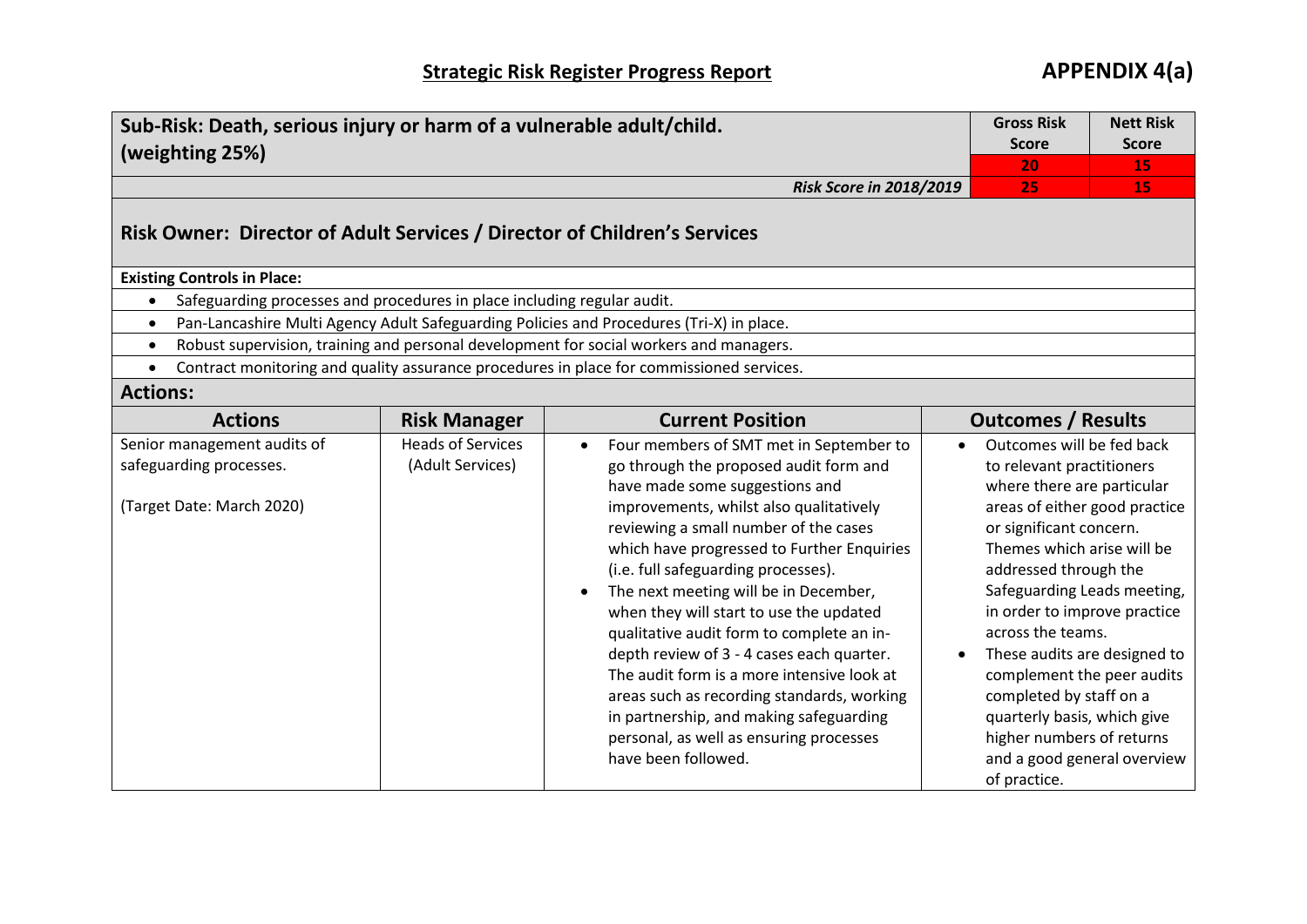| Deliver the improvement identified<br>in the recent OFSTED report. | <b>Heads of Services</b><br>(Children's Services) | $\bullet$                           | A robust improvement plan is in place<br>which is being supported by the Council's<br>partners.                                                                                                                                                                                                                                                                        | Audit activity is evidencing a<br>steady improvement in<br>practice.          |
|--------------------------------------------------------------------|---------------------------------------------------|-------------------------------------|------------------------------------------------------------------------------------------------------------------------------------------------------------------------------------------------------------------------------------------------------------------------------------------------------------------------------------------------------------------------|-------------------------------------------------------------------------------|
| (Target Date: March 2020)                                          |                                                   | $\bullet$<br>$\bullet$<br>$\bullet$ | The Commissioner is satisfied that at this<br>stage an alternative delivery model is not<br>required for Children's Services.<br>Department for Education support is being<br>provided to the Council via the Partners in<br>Practice forum.<br>The key risks to effective delivery of the<br>improvement plan include the ability to<br>recruit, and financial risks. | OFSTED's first monitoring<br>visit has identified<br>improvement in delivery. |

| Sub-Risk: Death or injury to a member of the public<br>$\vert$ (weighting 25%) | <b>Gross Risk</b><br><b>Score</b> | <b>Nett Risk</b><br><b>Score</b> |
|--------------------------------------------------------------------------------|-----------------------------------|----------------------------------|
|                                                                                | י 20                              | 1 C                              |
| <b>Risk Score in 2018/2019</b>                                                 | 25                                | 15,                              |

## **Risk Owner: Director of Community and Environmental Services / Director of Communication and Regeneration**

**Existing Controls in Place:**

- All trees in the borough are inspected and a programme of works is in place to protect against dangerous trees caused by storm damage or disease.
- Documented site inspection regimes for playgrounds and sporting areas.
- Daily checks of life saving equipment on the promenade undertaken by the Beach Patrol Service.
- Health and Safety Management framework in place covering risks assessments, safe system of work, accident / incident reporting and investigations for public facilities such as Leisure Centres.
- Council drivers assessed for driving competency and a programme of driving licence checks is in place.
- Enforcement activity relating to shop signage and swimming pools safety prioritised in the Public Protection business plan.

**Actions:**

| <b>Actions</b> | <b>Risk Manager</b> | <b>Current Position</b> | Outcomes / Results |
|----------------|---------------------|-------------------------|--------------------|
|----------------|---------------------|-------------------------|--------------------|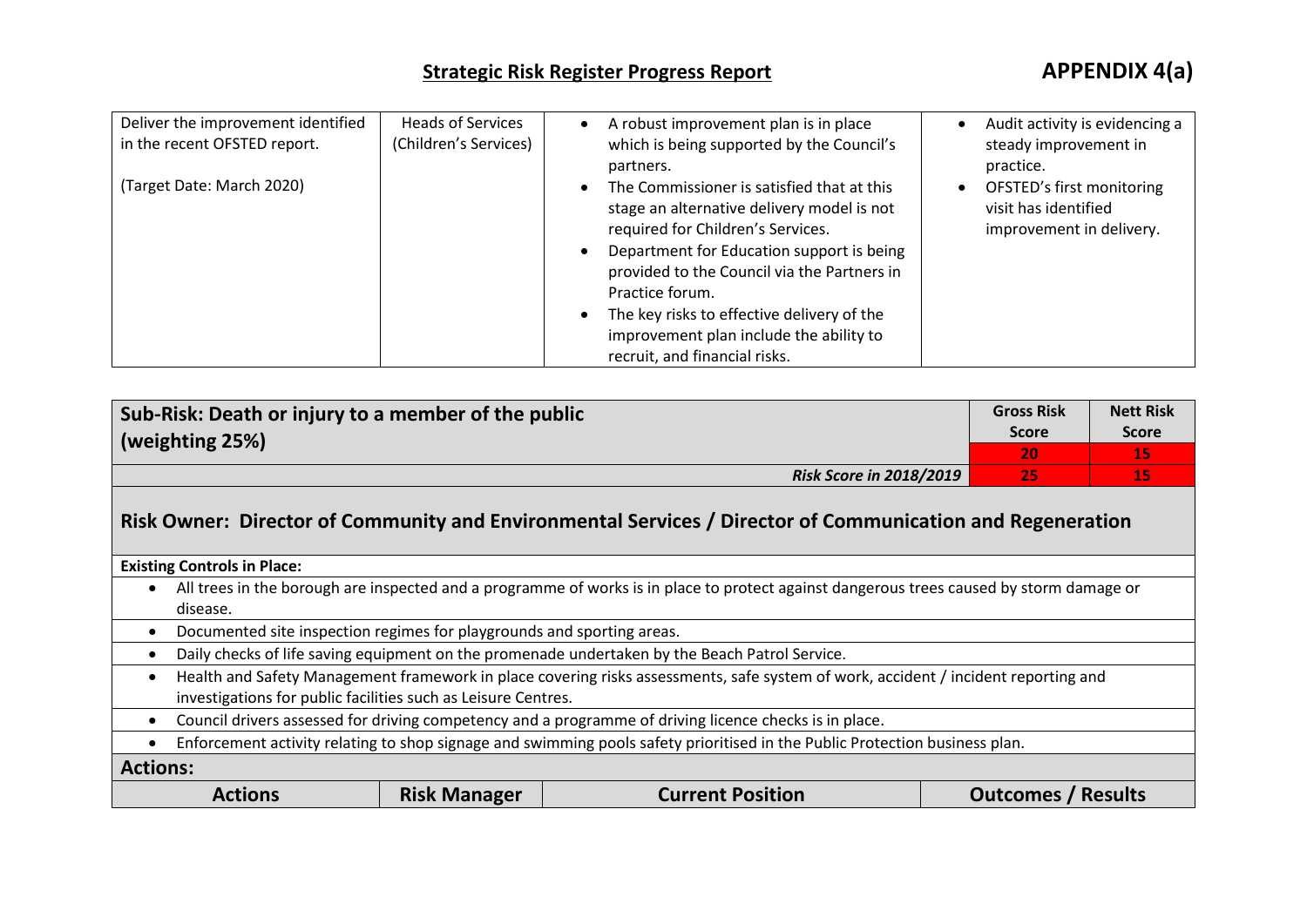| Develop a specific tree care team    | Head of Leisure,    | $\bullet$ | The Parks Services Manager is currently      |           | Proactive, planned approach  |
|--------------------------------------|---------------------|-----------|----------------------------------------------|-----------|------------------------------|
| and implement the work               | Parks and Catering  |           | developing a proactive work plan for the     |           | ensure risks associated with |
| programme to reduce risks            |                     |           | tree gang to ensure a planned and            |           | trees is reduced.            |
| associated with trees.               |                     |           | documented approach to tree maintenance      |           |                              |
|                                      |                     |           | and management.                              |           |                              |
| (Target Date: March 2020)            |                     |           | A new 30 hour per week post funded by        |           |                              |
|                                      |                     |           | Highways has recently been filled to ensure  |           |                              |
|                                      |                     |           | maintenance of highway trees on a            |           |                              |
|                                      |                     |           | proactive basis.                             |           |                              |
| Explore options for electronic       | Head of Leisure,    | $\bullet$ | Demo meetings with potential software        |           | More robust record keeping   |
| monitoring system for playgrounds.   | Parks and Catering  |           | companies scheduled for November,            |           | relating to playground       |
|                                      |                     |           | involving ICT, procurement and health and    |           | maintenance.                 |
| (Target Date: March 2020)            |                     |           | safety.                                      |           |                              |
| Consider surveillance 24/7 and       | Head of Tourism and | $\bullet$ | A Beach Patrol Team is employed all year     | $\bullet$ | Beach Patrol prepare an      |
| include electronic maintenance for   | Communication       |           | round and is supplemented by additional      |           | Annual Report which          |
| life saving equipment in situ on the |                     |           | staffing in the summer season where risks    |           | enables the prevalence of    |
| promenade.                           |                     |           | increase.                                    |           | incidents to be monitored.   |
|                                      |                     | $\bullet$ | Look out points are in place north and       |           |                              |
|                                      |                     |           | south and plans are being considered to      |           |                              |
| (Target Date: March 2020)            |                     |           | introduce a look out point in the central    |           |                              |
|                                      |                     |           | area.                                        |           |                              |
|                                      |                     |           | The team are equipped with a range of        |           |                              |
|                                      |                     |           | equipment, including quad bikes, to help     |           |                              |
|                                      |                     |           | them respond quickly.                        |           |                              |
|                                      |                     | $\bullet$ | Lifesaving equipment is subject to a regular |           |                              |
|                                      |                     |           | and frequent inspection regime by the        |           |                              |
|                                      |                     |           | team. The implementation of an electronic    |           |                              |
|                                      |                     |           | system has not been pursued at this stage    |           |                              |
|                                      |                     |           | due to the high risk of the equipment /      |           |                              |
|                                      |                     |           | cables etc. being stolen due to their low-   |           |                              |
|                                      |                     |           | lying location.                              |           |                              |
|                                      |                     |           | A range of health and safety risk            |           |                              |
|                                      |                     |           | assessments are in place and these are       |           |                              |